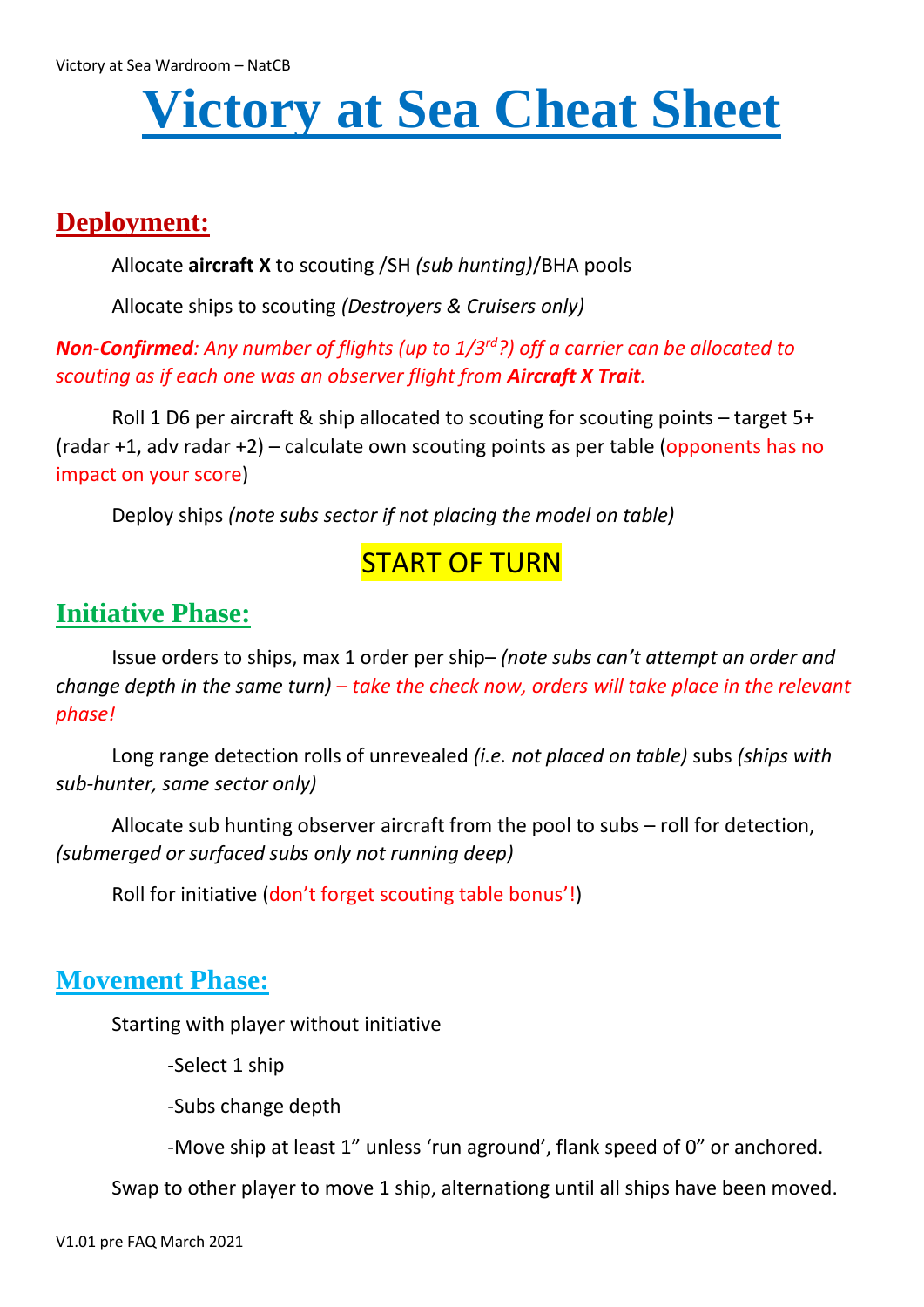Victory at Sea Wardroom – NatCB

Select all MTBs, moving one at a time: *(\*Initiative player chooses 1st or 2nd )* Select all flights, moving one at a time, working out local X AD if passing over a ship *(\*Initiative player goes first)*

## *Subs may attempt to 'crash dive' and change to submerged if any enemy ship or flight comes within 10" whilst on the surface by making a crew quality check (4+)*

Place unrevealed subs on the table anywhere within their current sector.

# **Gunnery Phase:**

All in range AA batteries *(not including light guns with DP)* fire – if multiple then alternate starting with initiative player

Starting with player with initiative *(unless playing night rules – then they can choose to go 2nd)*

Select 1 ship – All flights count as a single ship, all MTBs count as a single ship

Roll for detection if required

Declare targets for weapon systems / number of AD used for torpedoes Allocate BHA Observer plane if needed - *Zero Targets is an option, but the ship still counts as having fired.*

Engaged flights carryout dogfight rolls.

# **End Phase:**

Starting with initiative player

Select ship: Roll for damage control *(1-4 is a fail. 5 lower one step on table, 6 lower two steps or one step in two areas. All Hands on Deck order passes on a 4+ [4 gets one step, 5&6 gets two steps])*

Roll for escalation (4+)

Undetected subs running deep may escape (*remove model from table noting sector*)

Roll for returning scouting ships – target score 6.

Remove un-needed tokens, return BHA & SH observer flights to their own pools.

# END OF TURN, RETURN to START OF TURN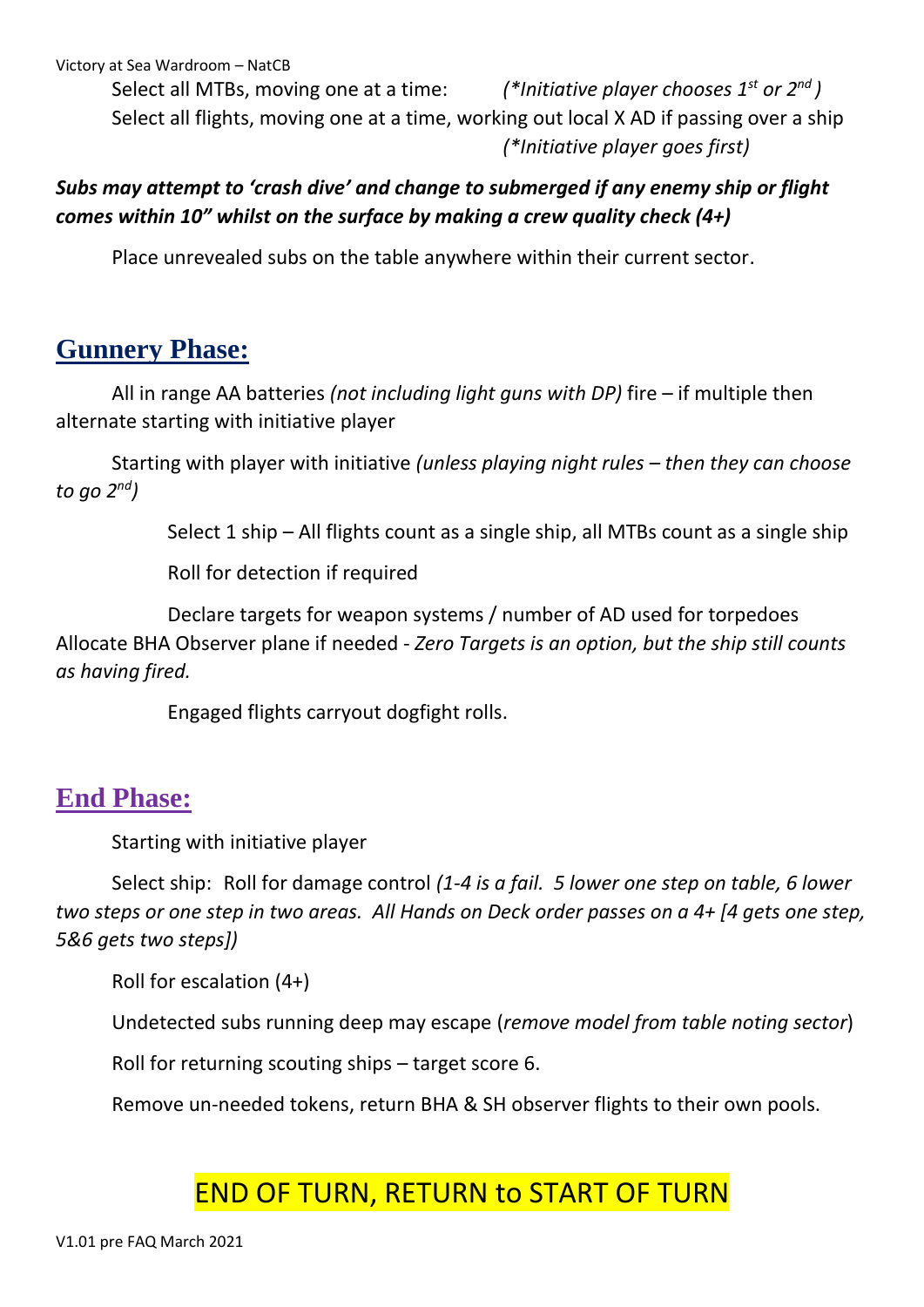# **Gunnery Phase Modifiers**

To hit, D6 + Modifiers must equal or better target score.

## **Attacker is a ship:**

## **Target is a ship, Target of 4+**

**Range – one of:** Point Blank +1 *(main guns only if target is BB, CV, CC or Civilian type)*

Short range: 0

Long Range: -1

Extreme Range -2

Target is a Destroyer: -1

Non confirmed Target is a Submarine or MTB: -1

Target moving more than 6": -1 *(unless weapon system is AA or light guns OR has the Fast-Track Trait)*

Weapon system is Torpedo: -2

'Evade!' Or 'All Hands on Deck' order issued in initiative phase to firing ship: -1

Night rules: -1

Bad Weather: -1

Target Stationary: +1

Firing Model is a Shore Battery: +1

Large Silhouette *(firing ship in targets port or starboard arc)*:+1

## **Target is a Submerged Sub, Target of 5+:**

Only targetable by Depth Charges or Hedgehogs /squids

#### **Target is a Flight: target score 6:**

Only light guns with DP Trait & AA Batteries may target flights

Target is Kamikaze: +1 *(local trait AD only)*

Target has large trait: +1

V1.01 pre FAQ March 2021